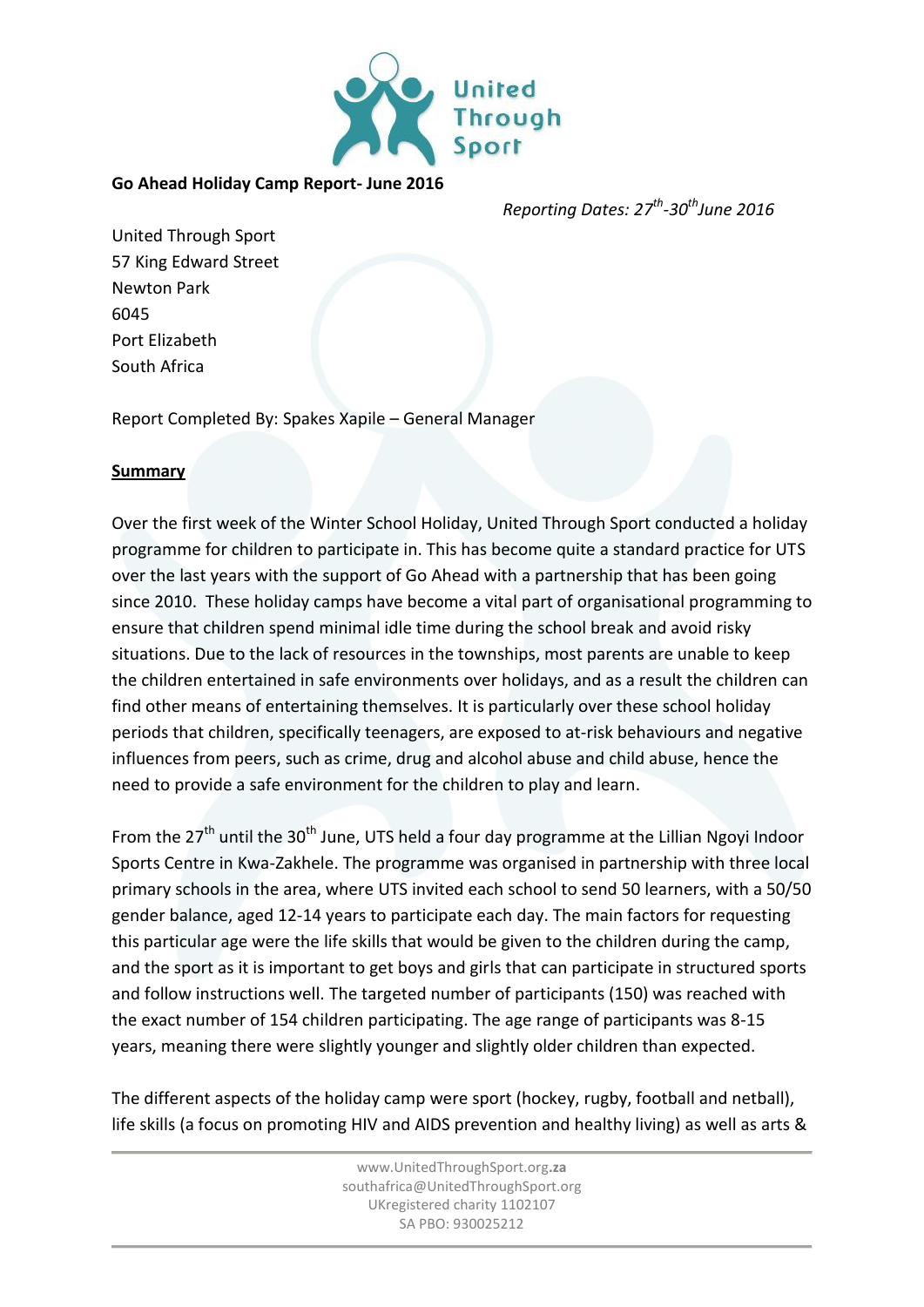

craft. Conducting the camp were 8 UTS staff members, 6 international volunteers and 5 Senior School of Excellence (SSE) beneficiaries. The children had an opportunity to rotate between all the different aspects and most of the children were trying out hockey for the first time. On the last day of the programme, there was a football and netball tournament where the winning teams received prizes, including t-shirts, soccer balls, skipping ropes, sports shoes and hula hoops. All prizes were intended to encourage an active and healthy lifestyle. Furthermore, all the children that partook in the life skills sessions received certificates of participation on the last day of the programme.

## **Challenges**

This particular challenge has actually become an expected challenge on the first day, from previous experience. The numbers are always lowest on the first day of holiday camps. It is quite a challenge to plan a flexible programme for the first day as the uncertainty of the numbers is the biggest factor in planning. However, having a team that has experience in holiday camps and is quite good in communicating last minute changes with each other makes a big difference in how the challenge is managed. The team did a brilliant job in this regard.

The second challenge, also quite an expected one and easy to manage, is the children that are younger than the required age that come join the programme. In some cases, the 12-14 year olds have to look after their younger siblings over the holiday and therefore they bring them along to the camp. Fortunately, in the arts & craft aspect of the programme, it is very easy to accommodate the younger ones. For this camp, there were a handful of 3 and 4 year olds and they brought the cuteness element in the camp these children focussed on the arts and crafts and sports only as they were too young for the life skills!

## **Conclusion**

The holiday programme was well planned and executed. It was great to have some of our SSE children taking part in the sports coaching and assisting the life skills coaches with icebreakers and energisers. This forms an important part of them giving back to the programme they have come through and also provides positive role models for the younger participants. There was plenty of positive feedback from the international volunteers on working with the SSE guys, as they gave in fresh input in the coaching drills. The participants thoroughly enjoyed spending the four days with United Through Sport, and left inspired by the topics covered in the life skills that promote healthy living. From participant surveys

> www.UnitedThroughSport.org**.za** southafrica@UnitedThroughSport.org UKregistered charity 1102107 SA PBO: 930025212